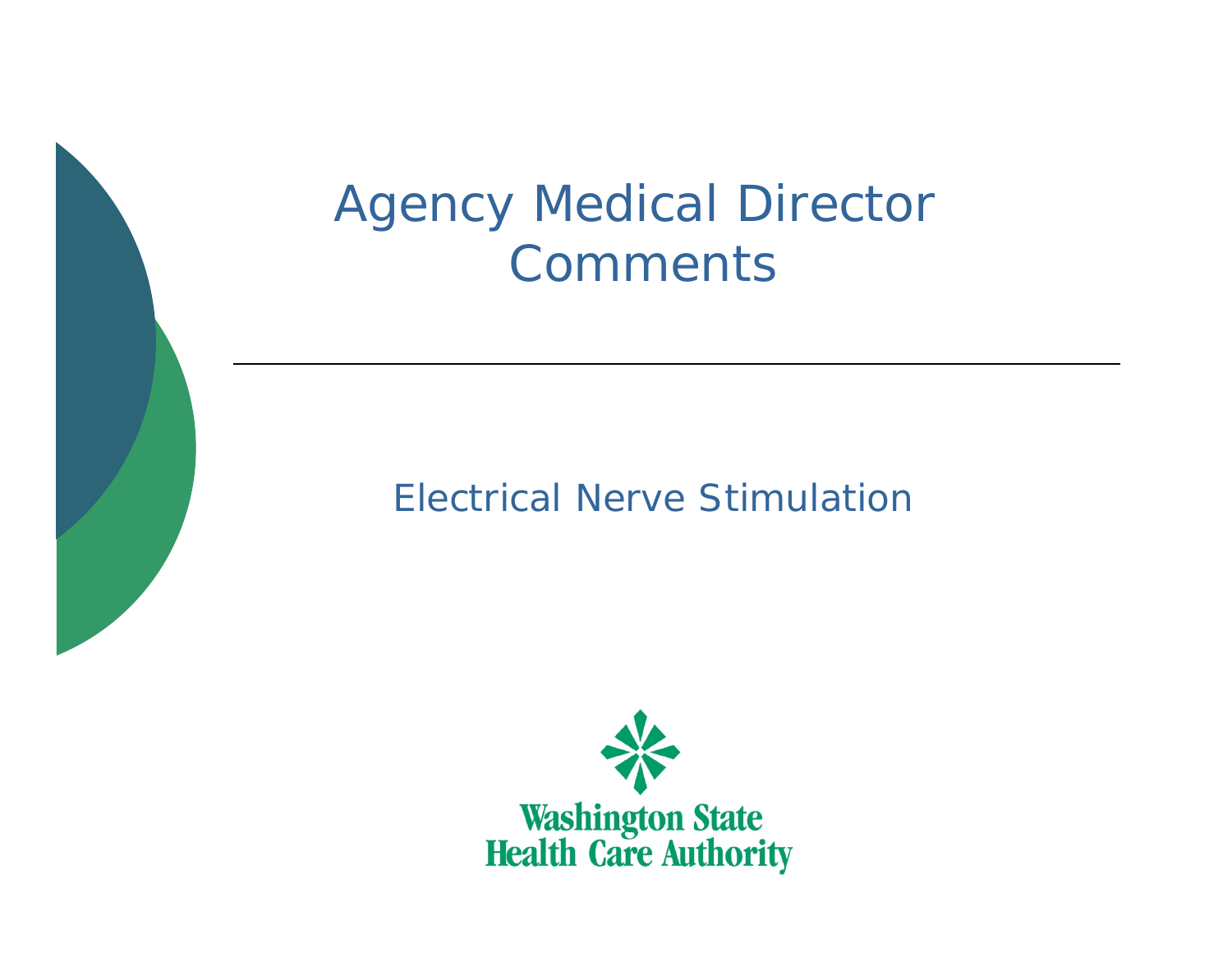# Electrical Nerve Stimulation

Approved for marketing\* by the FDA for:

o Tx of pain

o Tx of pain caused by osteoarthritis

\*Approval process -510(k)- does not require demonstration of efficacy.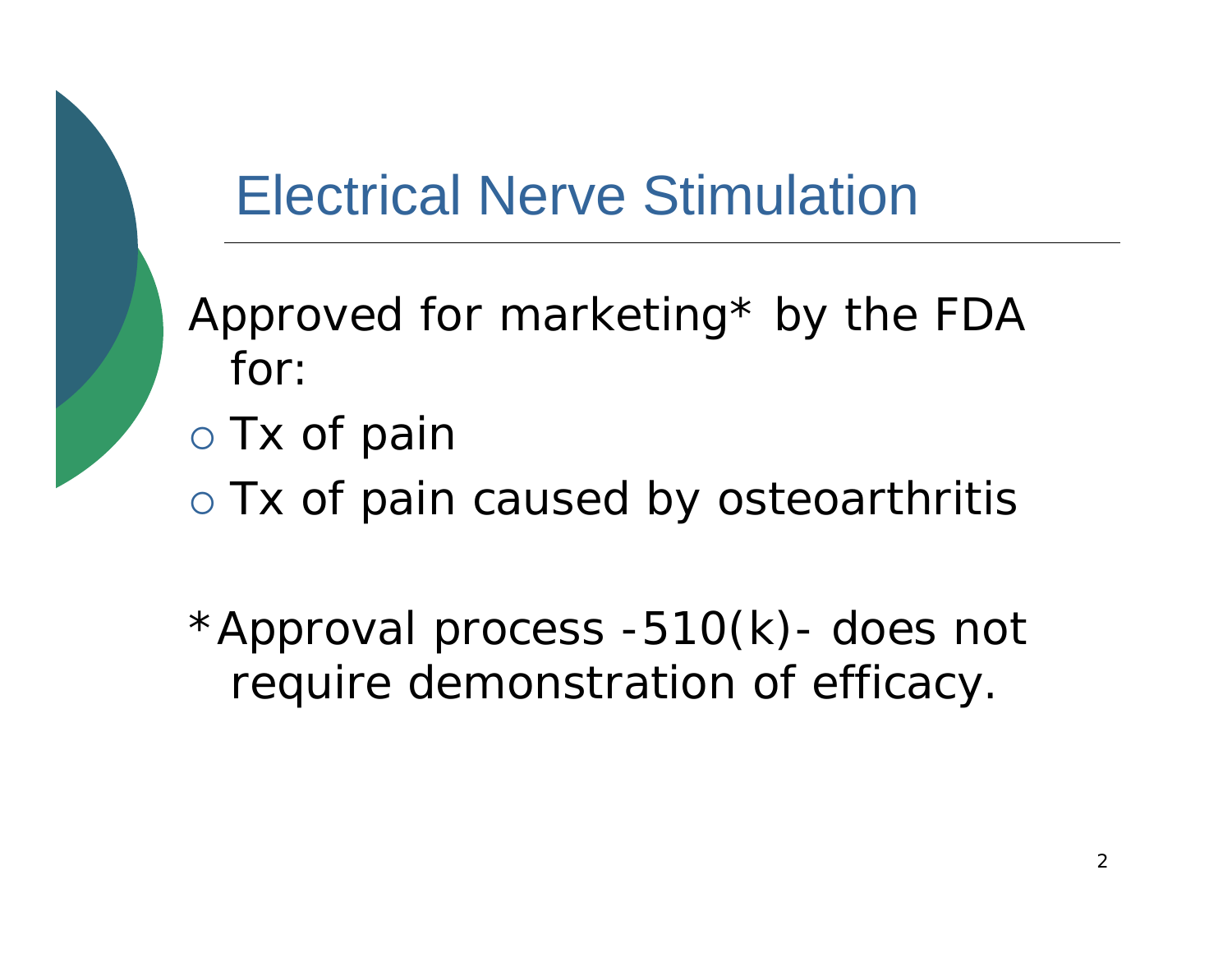Transcutaneous Electrical Nerve Stimulation (TENS)

- o Originally introduced for Rx of neural pain on basis of Melzack/Wall theory of spinal pain modulation
- o Use of technology has spread primarily to non-neural pain (eg, chronic low back pain)-questionable theoretical basis for these uses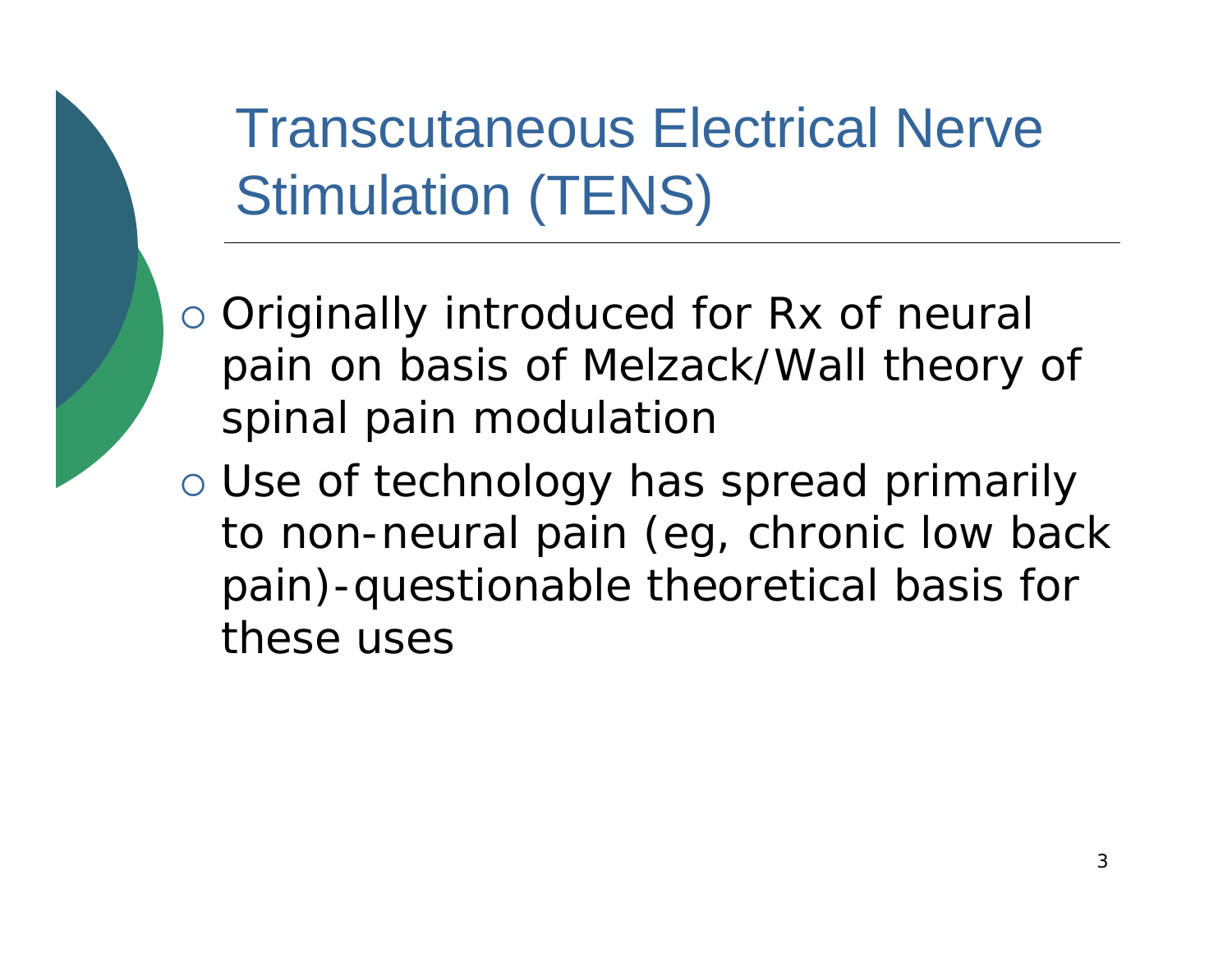## Agency Concerns

- o Does it work? Evidence leaves many questions though TENS has been used and studied for more than 30 years
- o If it works to relieve chronic pain...
	- for how long?
	- is there improvement in function?
- { Value: Costs are cumulative and related to ongoing rental/purchase of equipment and disposable accessories (eg, leads, skin patches, custom garments with built in electrodes, etc)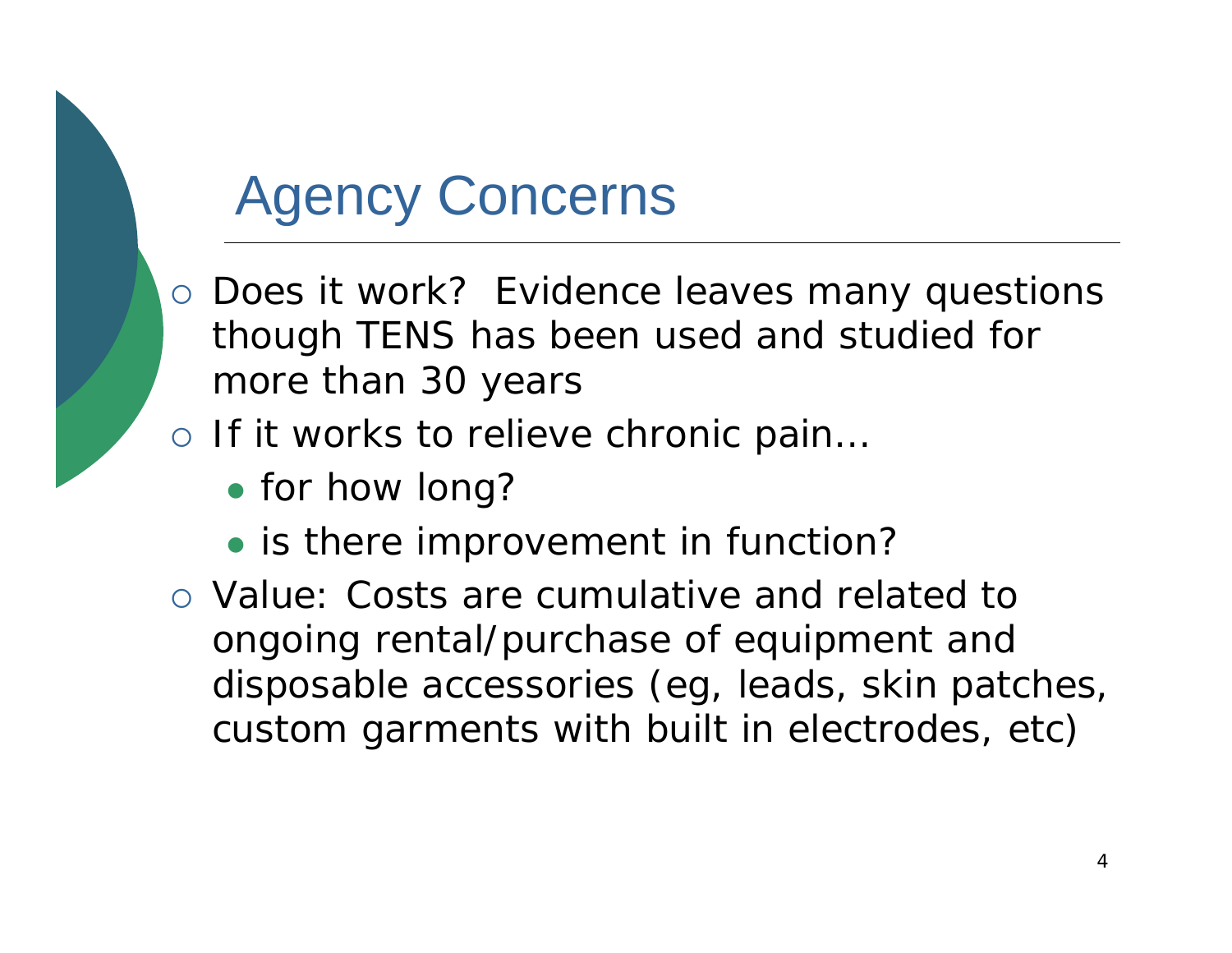## Updated Cochrane Review

o Update to review addressing OA of the knee (Rutjes et al., 2009) concludes: "we could not confirm that transcutaneous electrostimulation is effective for pain relief. The current systematic review is inconclusive, hampered by the inclusion of only small trials of questionable quality. Appropriately designed trials of adequate power are warranted."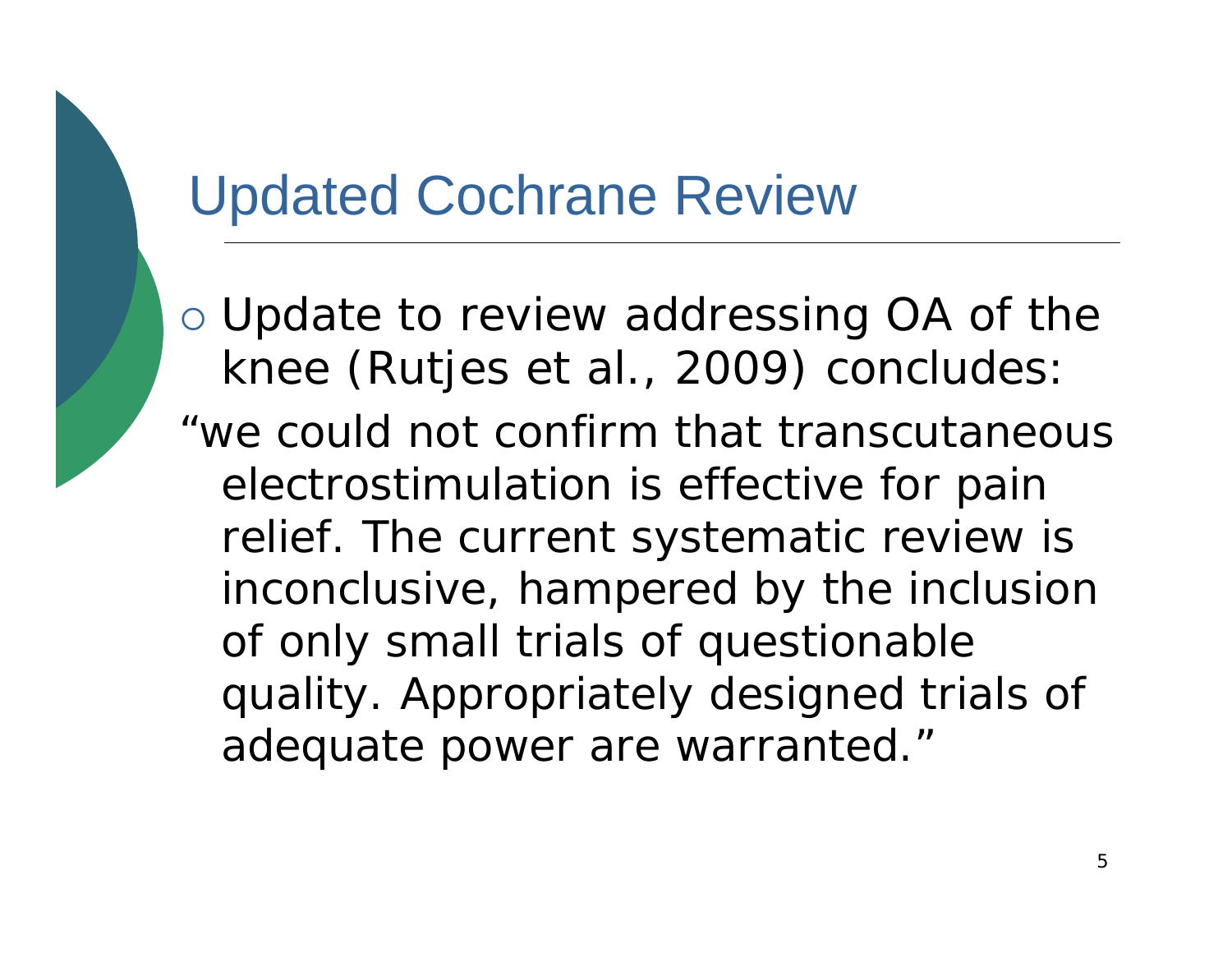## Updated Cochrane Review

Findings for OA knee include:

- o 0% difference in pain improvement when using electrostimulation compared to fake electrostimulation
- o 3% more patients treated with electrostimulation had improved physical function compared to fake electrostimulation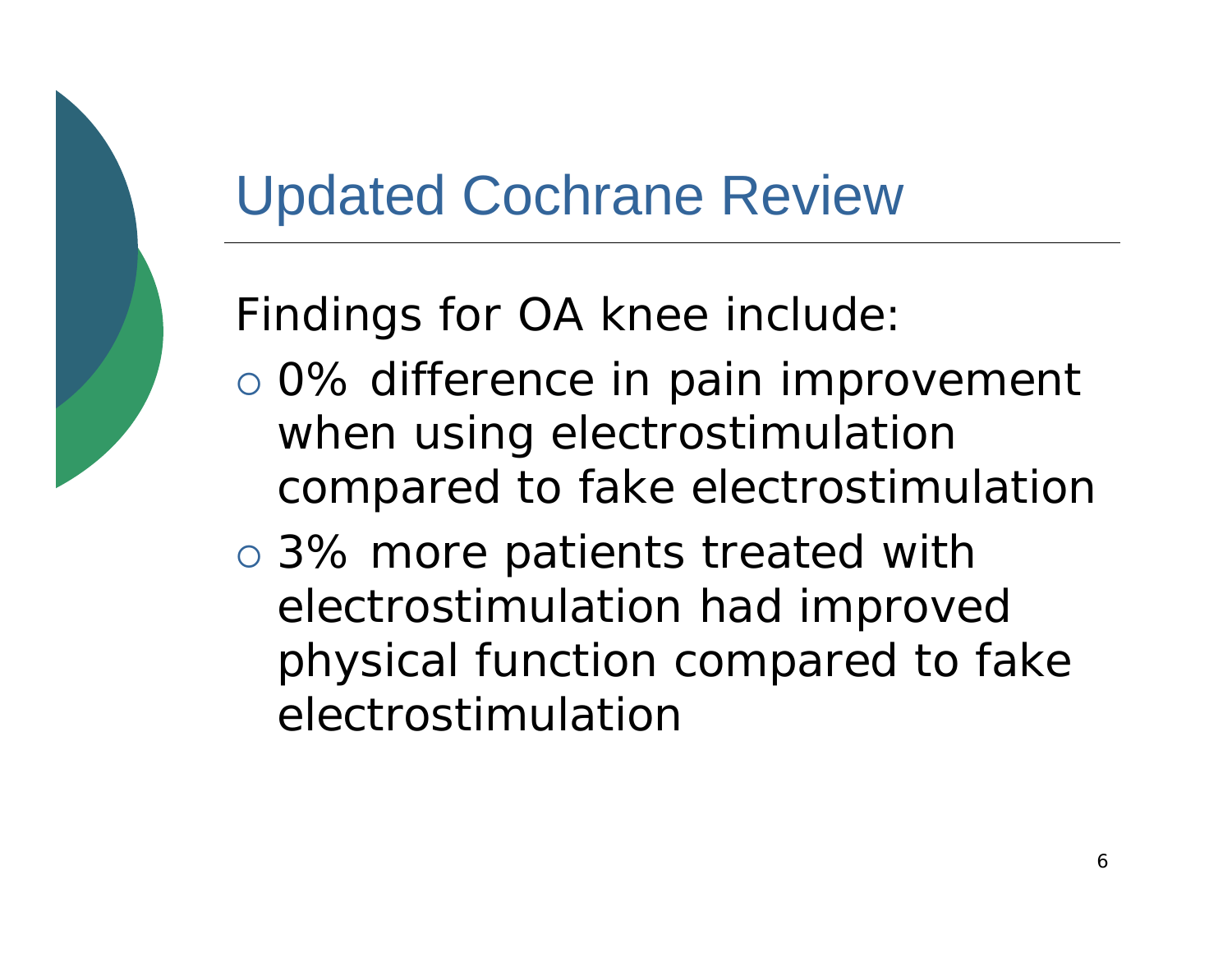# Current Agency Policies

- o DSHS/UMP: No coverage policy. Use Hayes
- o L&I Coverage Policy:
	- TENS and inferential units/supplies are covered for symptomatic relief and management of:
		- o Chronic intractable pain, and
		- o As adjunctive treatment for post-surgical and post-trauma acute pain
	- L&I coverage through one contracted DME provider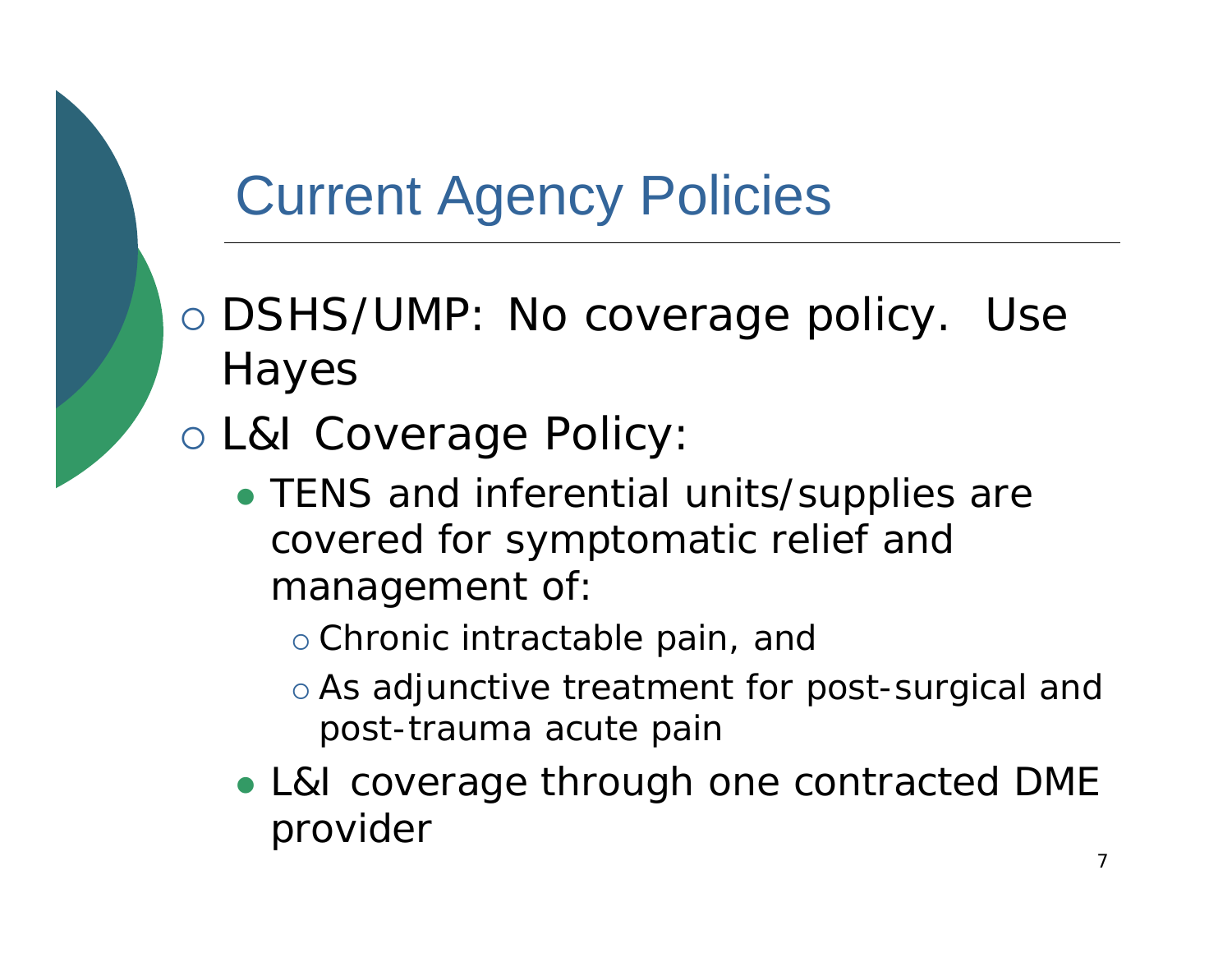## State Agency Utilization Data

#### Number of Devices Rented/Purchased Per Year

| <b>HCPCS CODES</b>   | 2005  | 2006  | 2007  | 2008  | <b>Total</b> |
|----------------------|-------|-------|-------|-------|--------------|
| E0720 (TENS, 2 lead) | 4     | 15    | 47    | 29    | 95           |
| E0730 (TENS, 4 lead) | 5,336 | 6,676 | 7,485 | 8,982 | 28,479       |
| <b>Total</b>         | 5,340 | 6,691 | 7,532 | 9,011 | 28,574       |

\*Includes multiple instances, such as rental units

\*\*Code E0720 is not covered by L&I

### Distinct Patient Counts by Year

| UMP, Medicaid & L&I* |       |       |       |       |  |  |
|----------------------|-------|-------|-------|-------|--|--|
| <b>HCPCS CODES</b>   | 2005  | 2006  | 2007  | 2008  |  |  |
| E0720 (TENS, 2 lead) | っ     |       | 26    | 18    |  |  |
| E0730 (TENS, 4 lead) | 1.792 | 2,163 | 2,661 | 2,998 |  |  |
| <b>Total</b>         | 1,795 | 2,170 | 2,687 | 3,016 |  |  |

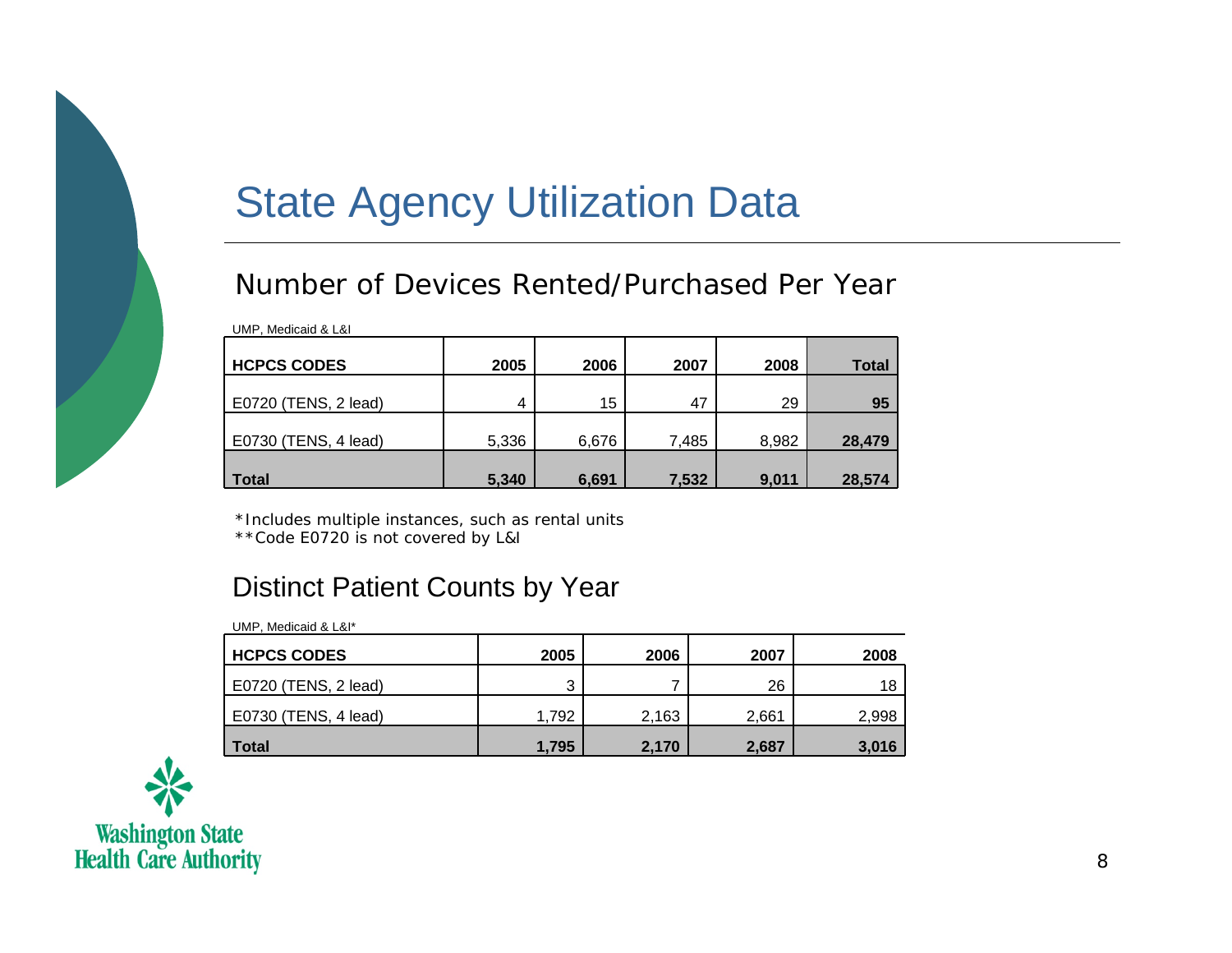## Total\* Payments for Electrical Nerve Stimulators

### Device Payments by Year

UMP, Medicaid & L&I

|              | 2005 | 2006 | 2007 | 2008 | Totar                                            |
|--------------|------|------|------|------|--------------------------------------------------|
| <b>Total</b> |      |      |      |      | $$537,852 $655,163 $748,314 $907,229 $2,848,558$ |



Washington State<br>Health Care Authority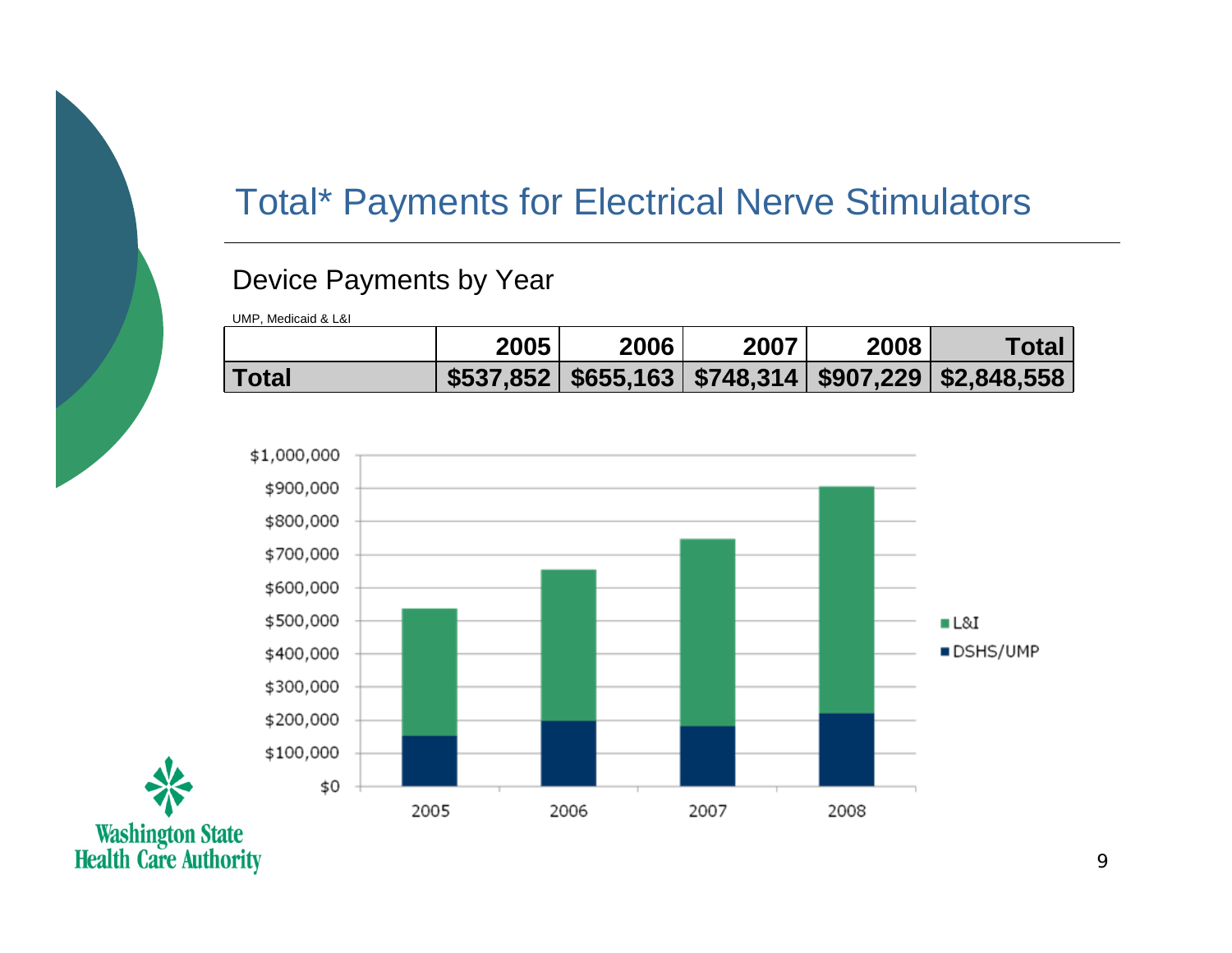# Utilization Summary

- o Per patient costs relatively stable.
- o Recent trend upward in total expenditures.
- o Some claim experience shows extended rental periods (many months).
- o Increase appears due to more injured workers receiving TENS treatment.